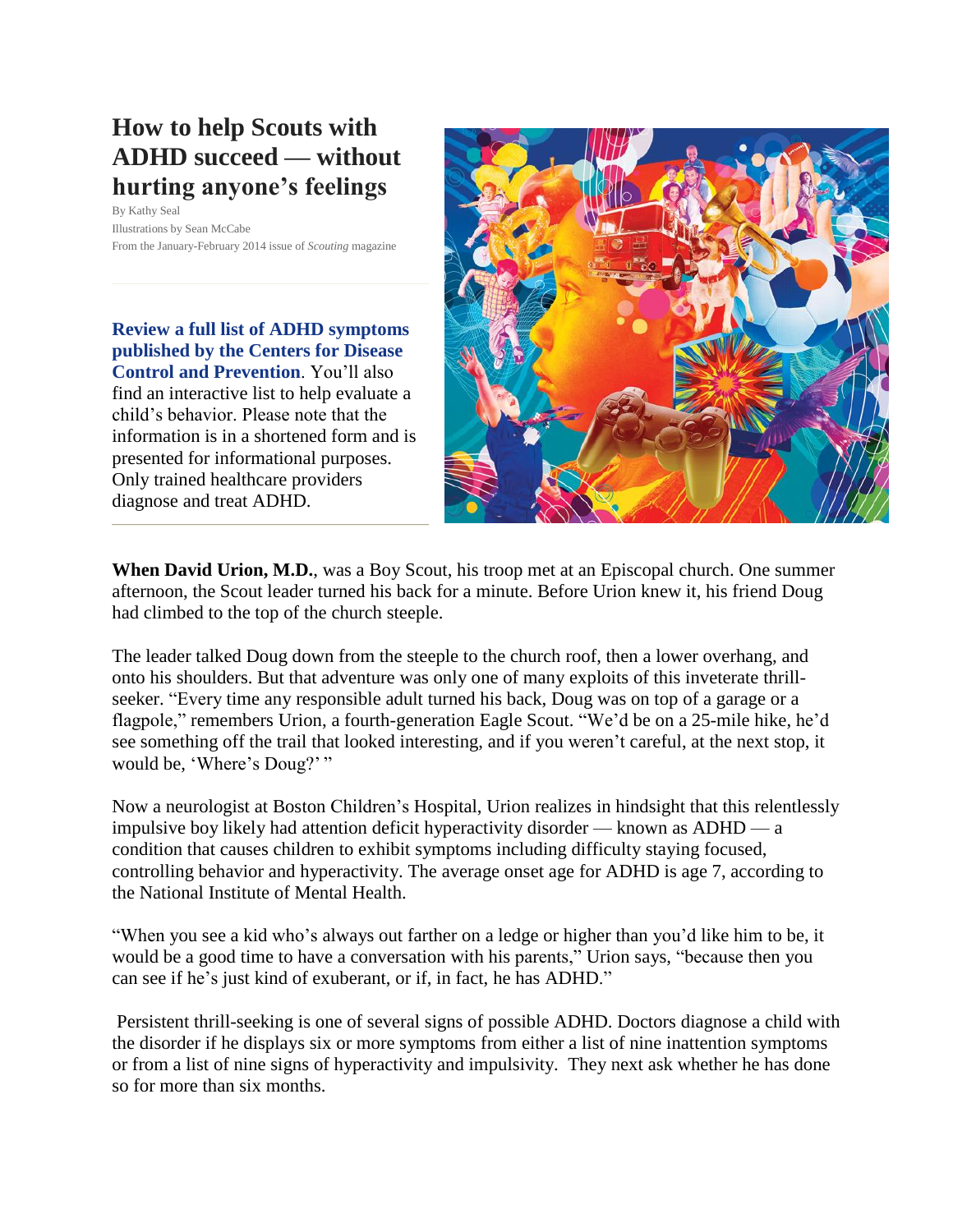If you have an "Energizer Bunny" Scout so relentlessly active and unable to focus that he stands out among kids his age, he might be among the 3 to 7 percent of school-age children who have ADHD, according to the Centers for Disease Control and Prevention. This percentage is likely higher among Scouts because, as CDC data reveals, the disorder affects more than twice as many boys as girls.

A child with ADHD experiences multiple stimuli — say, a parent setting up snacks, another boy tapping his foot, a fire truck going by outside and the leader talking to the group — as equal. Faced with all of this stimulation, "ADHD kids don't know what to block and what to focus on," explains Jen Reid, who co-teaches a class, "Including Scouts With Special Needs" at the University of Scouting of the Flint River Council near Atlanta. "Their mind keeps shifting from one thing to another."

How can you cope with a Scout who can't sit still, doesn't seem to listen, can't concentrate on a project or even disrupts the whole troop by constantly wandering off?

The first step is to talk to the Scout's parents, which calls for some advance planning.

# **Partner With Parents**

Whether or not their child has been diagnosed, it's time to start building a partnership. Sometimes the parent will take the lead, as Paige Lawson did when her son Wolfgang, 9, was diagnosed with ADHD two years ago.

"I talked to his pack leaders. I told them that a lot of activity keeps him busy and moving, and that keeps him from getting upset," she says. "I explained the medication he takes so they knew if he started behaving oddly to let me know." If Wolfgang balked at an activity, she suggested letting him sit by himself, because he'll usually join in later. "It's about keeping open and honest communication between both sides," says Lawson, whose son belongs to a pack in Kansas City, Mo. Now the leader asks her questions whenever they need help solving a problem with Wolfgang. "Parents are the child's biggest advocates," agrees Kelli Fisher, who co-teaches the University of Scouting class with Reid. "Ask them what works and what doesn't. Find out signs of a pending meltdown and how best to redirect it."

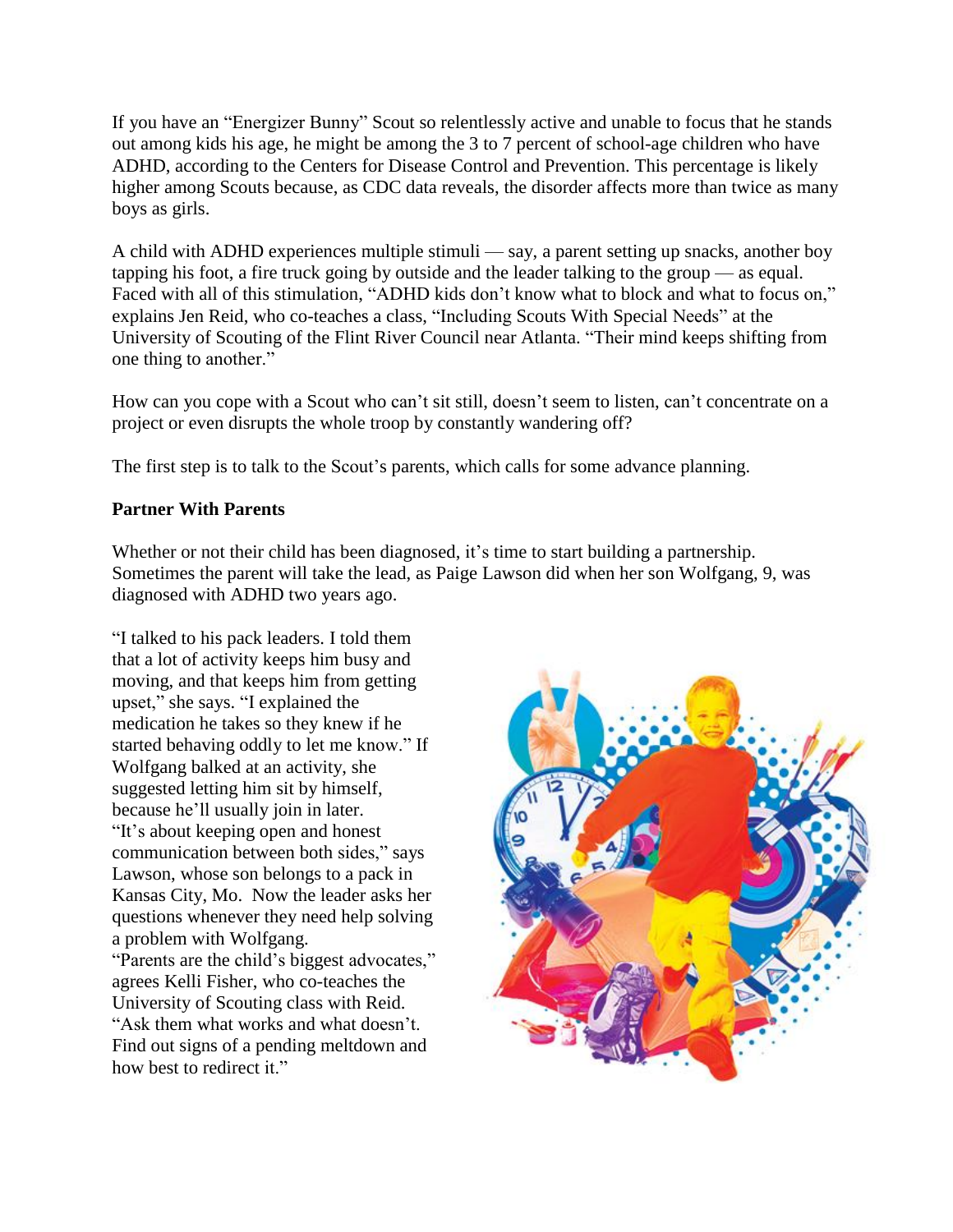The partnership you build with parents of a special-needs Scout will enrich the whole troop. "If you get parents to step up and help you with their child," Reid says, "they'll help you with other things as well."

### **Improve Scout Meetings**

"Redirection" is a crucial tool to use with inattentive or disruptive Scouts. After stating the unit's "ground rules" for behavior — some leaders do that as often as every week — you can "redirect" or remind a Scout what's acceptable when he breaks a rule.

You might assign an adult or an older Scout to "shadow" a boy who often breaks rules. That person can redirect him by saying, "This is important, so quiet down," explains Fisher, or, "Hey Marco, we gotta go this way. Come back here!"

After a Scout has repeatedly heard "Listen to Mr. Smith now," Reid says, he might refocus when the "shadow" simply sits next to him or taps him on the shoulder.

Even though a hyperactive Scout tries your patience, he needs praise as much or more than other boys. So tell him when you notice his improvement, and look for his strengths. It's also a good idea to separate two impulsive kids from each other, so they won't disrupt the rest of the group.

Because, as Cub Scouter Hector X. Merced puts it, most ADHD kids have "all this energy inside them that needs to get out," you can feed their hyperactivity by including plenty of activities that let them move.

As the Cub Scout Handbook suggests, Merced, a Tiger den leader in Springfield, Va., never lets his den sit for more than 20 minutes at a stretch. The last half-hour of every meeting is a game. "That has worked wonderfully," he says. "When you mix it up, they're very interested."

Alternating active and passive activities and promoting learning while moving will benefit the entire troop. So will using both verbal and nonverbal language.

Reid will tell Scouts to nail boards together, paint them, set them out to dry and then stencil them, but she also writes each step down and even charts them with pictures. While these methods will help an ADHD Scout in particular, at the same time they will also cater to the varied learning styles of all Scouts.

Surprises add stimulation, but consistency — like always meeting in the same place — helps keep Scouts calm and focused. Announcing next week's activities at the end of each meeting also lets Scouts know what to expect, as does emailing that information to parents.

#### **Prepare Them for Life**

Scouting can be a lifesaver for boys with ADHD. Its active program and diversified, hands-on skills training can give kids the competence and confidence so essential to their well-being.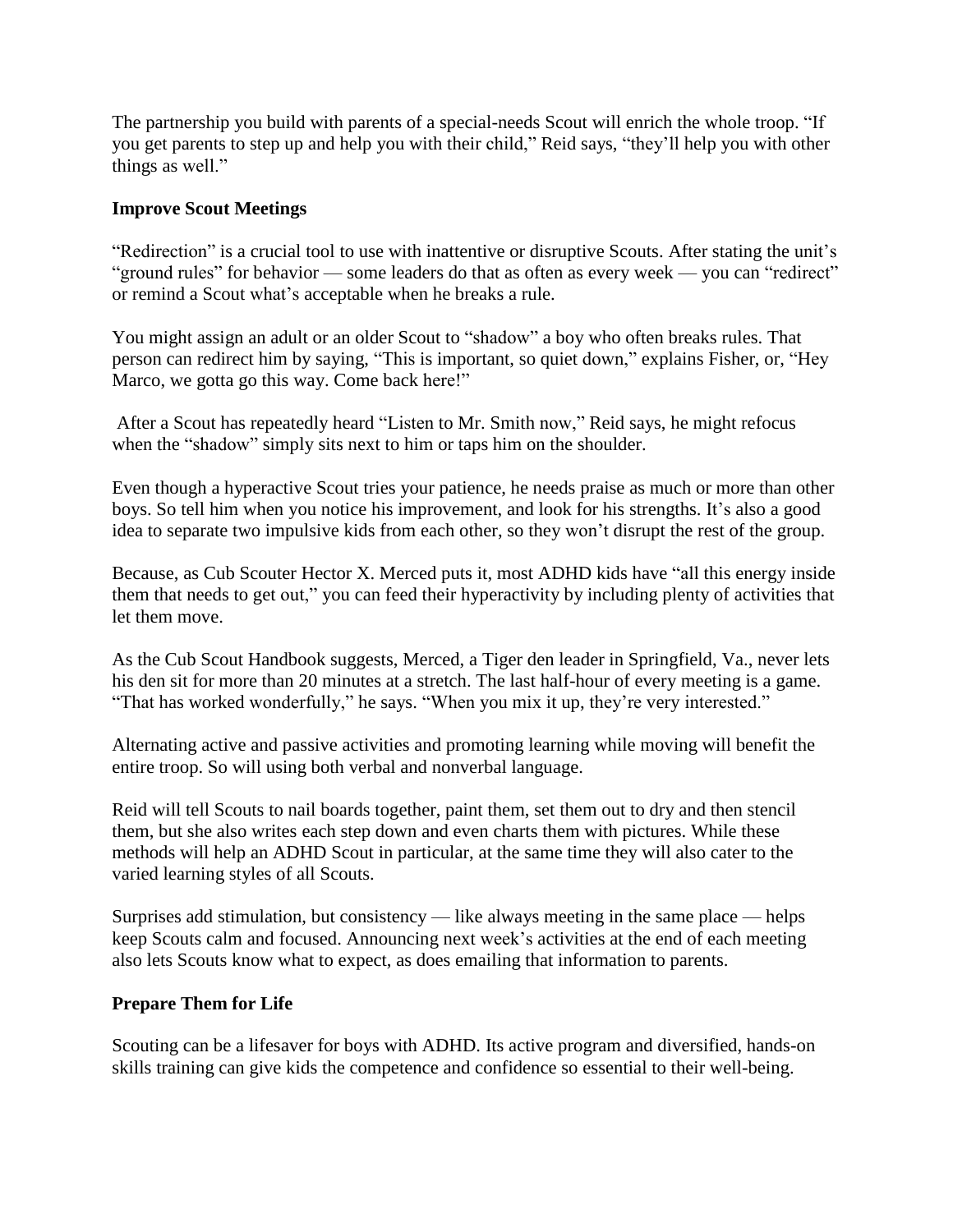Boys who don't shine in school can excel in archery, camping skills or photography. Scouting gives them "a place to have something other than constant messages of failure," Urion says.

Merced's son Xavier has made tremendous gains in Cub Scouts. To help earn his Astronomy belt loop, Merced put the eight planets of the solar system on his bedroom ceiling, and Xavier learned them in order. "They were difficult, and he learned them all," his dad says. "He felt very proud. His self-confidence was very low, and the Cub Scouts have given that back."

Programs such as National Youth Leadership Training can build the self- confidence of older Scouts, says Lisa Kirschner, of Stroudsburg, Pa. It taught her sons, Dagan and Mark, both of whom dealt with ADHD as children (they're now 21 and 17), how a leader thinks and the meaning of leadership.

Scouting also uniquely prepares boys for life by providing a wide array of role models. Scout leaders range from carpenters and software entrepreneurs to firefighters and corporate executives, Urion points out. As a Boy Scout, "I realized you could be good in a lot of different ways in the world," he says. "That's a very important gift that Scouting brings."

# **What To Avoid With a Kid Who Has ADHD**

Jen Reid and Kelli Fisher, who teach a class titled "Including Scouts With Special Needs," have compiled a list of common mistakes adults make with Scouts who have special needs:

- Raising your voice
- Insisting on having the last word
- Clenching your hands or using other tense body language
- Insulting or embarrassing the Scout
- Bribing him
- Attacking his character
- Mimicking him
- Comparing him to other Scouts
- Using "command and demand" leadership
- Holding a grudge. ("If the kid is a pain one day, start a new page the next day," Reid and Fisher advise.)

# **Help ADHD Scouts Make Friends**

In school, the boy with ADHD is often labeled the class clown, the troublemaker or simply "weird." But Scout leaders can perform a terrific service by helping them make friends while teaching the whole group a lesson in tolerance.

When Lisa Kirschner's sons joined Cub Scouts, the den leader not only corrected their behavior but also made clear to other boys that "We still like him, and he's a good kid." The results: "Three of the kids he started with in Tigers are his best friends even though they're all in